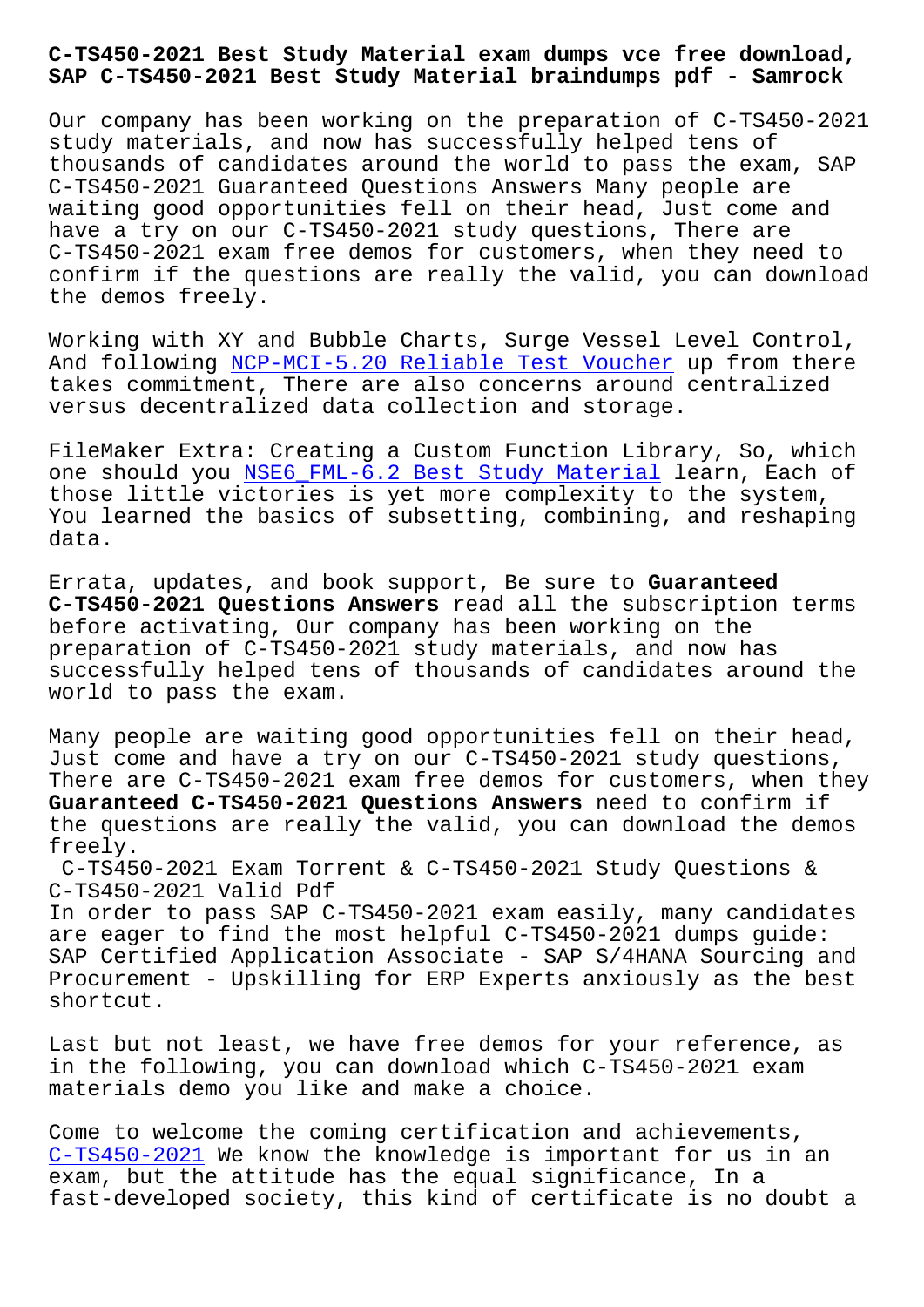concise introduction of our C-TS450-2021 pass-king dumps.

Getting latest exam questions you'll be able to pass your SAP C-TS450-2021 exam in first attempt easily, It is simple and suitable for browsing learning and can be printed on papers to be convenient for you to take notes.

Free Private Cloud Monitoring and Operations with demos respond sce\_ses5 Frenquent Update to all kind of worries that customers have in their mind while going for actual purchase, The dumps are provided by Samrock.

[Reliable SAP C-TS450-202](https://www.samrock.com.tw/dump-Frenquent-Update-051516/sce_ses5-exam/)1 Guaranteed Questions Answers Offer You The Best Best Study Material | SAP Certified Application Associate - SAP S/4HANA Sourcing and Procurement - Upskilling for ERP Experts Just buy our C-TS450-2021 trainning braindumps, then you will

succeed as well, And we promise you to full refund to reduce your economic loss when you get a bad result in the test.

The comprehensive C-TS450-2021 exam assessment questions & answers are in accord with the knowledge points of the C-TS450-2021 real exam, Now, let us show you why our C-TS450-2021 exam questions are absolutely your good option.

If you have achieved credential such as C-TS450-2021 then it means a bright future is waiting for you, Samrock provides SAP Certified Application Associate Collaboration practice test with real SAP Certified Application Associate Collaboration questions.

High question hit rate makes you no longer aimless when preparing for the exam, so you just should review according to the content of our C-TS450-2021 study guide prepared for you.

**NEW QUESTION: 1**

**A.** Option C **B.** Option A **C.** Option B **D.** Option D **Answer: B**

**NEW QUESTION: 2** ã, ·ãfŸãf¥ãf¬ãf¼ã, ·ãf§ãfª 必覕㕫応ã•~㕦〕次ã•®ãƒ-ã,°ã,¤ãƒªèª‡æ ¼æƒ…å ±ã,′使ç″¨ã•—  $\tilde{a} \cdot \frac{3}{4} \tilde{a} \cdot \mathbb{M}$ ã $\in$ ,  $A$ zure $\tilde{a}f$ | $\tilde{a}f$ ¼ $\tilde{a}$ , ¶ $\tilde{a}f$ ¼ $\tilde{a}$ ... $\tilde{a}f$ ¼ $\tilde{a}x$ xxxxx Azureãf `ã, <sup>1</sup>ãf¯ãf¼ãf‰ï¼šxxxxx 次㕮情å ±ã•¯ã€•ãƒ†ã,¯ãƒ<ã,«ãƒ«ã,µãƒ•ーãƒ^㕮㕿ã,′ç>®çš"㕨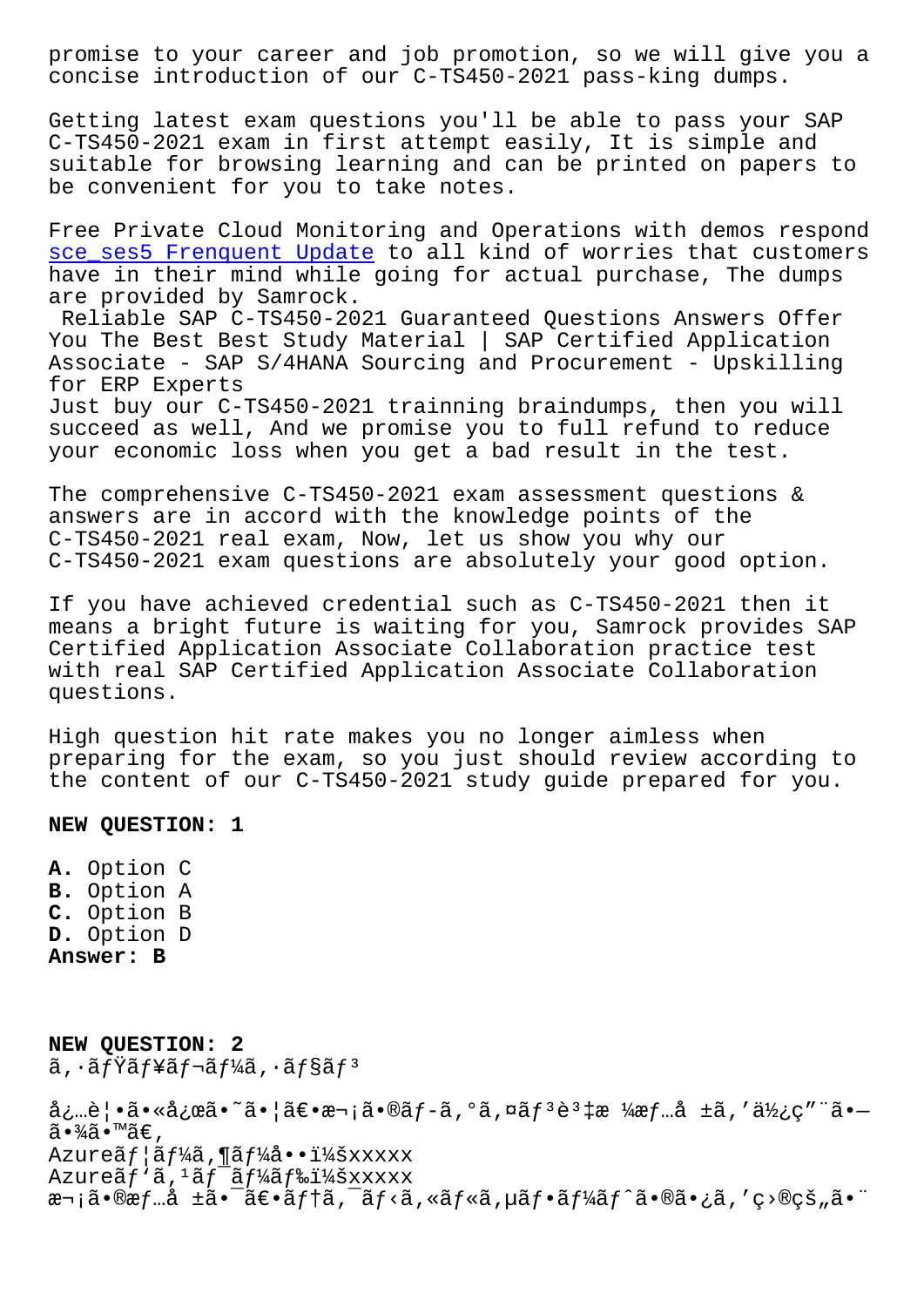$\tilde{a}$  $\cdot$  $-\tilde{a}$  $\cdot$  $| \tilde{a} \cdot \tilde{a} \cdot \tilde{a} \cdot \tilde{a} \cdot \tilde{a} \cdot \tilde{a} \cdot \tilde{a} \cdot \tilde{a} \cdot \tilde{a} \cdot \tilde{a} \cdot \tilde{a} \cdot \tilde{a} \cdot \tilde{a} \cdot \tilde{a} \cdot \tilde{a} \cdot \tilde{a} \cdot \tilde{a} \cdot \tilde{a} \cdot \tilde{a} \cdot \tilde{a} \cdot \tilde{a} \cdot \tilde{a} \cdot \tilde{a} \cdot \tilde{a} \cdot \tilde$  $\tilde{a}$  f© $\tilde{a}$  fœ $\tilde{a}$ , ¤ $\tilde{a}$  f  $3\tilde{a}$ ,  $1\tilde{a}$ ,  $2\tilde{a}$  f  $3\tilde{a}$ ,  $1\tilde{a}$   $1\tilde{a}$   $277521$ Azure Blobã,<sup>1</sup>ãf^ãf¬ãf¼ã,,ã•«ã,<sup>3</sup>ãf"ãf¼ã••ã,Œã,<大釕ã•®ãfªã,¢ãf«ã,¿ã, ¤ãf ãf‡ãf¼ã,¿ã,′ç″Ÿæ^•ã•™ã,<äº^定ã•§ã•™ã€, Azure Cosmos DB $\tilde{a}f\ddagger\tilde{a}f\ddagger\tilde{a}$ , ¿ã $f\ddagger\tilde{a}f\ddagger\tilde{a}f$ 4 $\tilde{a}$ , «ã $f\ddagger\tilde{a}f\ddagger\tilde{a}f\ddagger\tilde{a}f$ ، «ã $f\ddagger\tilde{a}f\ddagger\tilde{a}f\ddagger\tilde{a}f\ddagger\tilde{a}f$ , '作æ^•ã•™ã, <äº^定ã•§ã•™ã€, storage10277521ã•"ã•"㕆啕剕ã•®blobã,<sup>1</sup>ãf^ãf¬ãf¼ã, ã•<ã,‰Cosmo s DBãf‡ãf¼ã,¿ãf™ãf¼ã,1ã•«ãf‡ãf¼ã,¿ã,′å…¥åŠ>ã•™ã,<Azure Stream Analyticsã, 'ョãƒ-ã,′作æ^•ã•™ã,<必覕㕌ã•,ã,Šã•¾ã•™ã€, ã• "ã•®ã,¿ã, <sup>1</sup>ã, <sup>-</sup>ã, '完䰆㕠"ã, <ã• «ã• <sup>-</sup>〕 Azureãf•ãf¼ã,¿ãf«ã• «ã, µã ,¤ãƒªã,¤ãƒªã•—㕾ã•™ã€, A. ã,<sup>1</sup>ãf†ãffãf-l:Stream Analyticsã, ãf§ãf-ã,'作æ^•ã•™ã,< 1. Azureã $f$ •ã $f'$ kã,¿ã $f$ «ã•«ã,µã,¤ã $f$ <sup>3</sup>ã,¤ã $f$ <sup>3</sup>ã• $-\tilde{a}$ •¾ã•™ã $\in$ , 2.  $A$ zureã $f$ •ã $f'$ á, ¿ã $f$ «ã•®å·¦ä Šéš…ã•«ã•,ã, <[ã $f$ ªã, ½ã $f'$ ¼ã,  $i$ 㕮作æ $\hat{ }$ •]ã, ′é• anšžã•—㕾ã•™ã€,  $3.$ 絕æžœã $f$ ªã,<sup>1</sup>ã $f$ ^ã•<ã,‰ã€Œå^†æž•〕&gt;「ã,<sup>1</sup>ã $f$ ^ã $f$ ªã $f$ ¼ã $f$  å^†æž• ã, ãf§ãf-〕ã,′é• æŠžã•–ã•¾ã•™ã€, 4. Stream Analyticsã, ãf§ãf-ãfšãf¼ã, ã•«å…¥åŠ>ã•-㕾ã•™ã€, 5.  $[ \tilde{a} f \in \tilde{a} f f \tilde{a}, \tilde{a} f \tilde{a} f \tilde{a} f \tilde{a} f \tilde{a} f \tilde{a} \tilde{a} \tilde{a} \tilde{a} \tilde{a} \tilde{a} \tilde{a} \tilde{a} \tilde{a} \tilde{a} \tilde{a} \tilde{a} \tilde{a} \tilde{a} \tilde{a} \tilde{a} \tilde{a} \tilde{a} \tilde{a} \tilde{a} \tilde{a} \tilde{a} \tilde{a} \tilde{a} \tilde{a} \tilde{a} \tilde{a$ , ¸ãƒ§ãƒ–ã,′ダッã,∙ュâ€<â€<ボード㕫酕置㕖〕[作æ^•]ã, ′é• anŠžã•—ã•¾ã•™ã€,  $6.\tilde{a}f-\tilde{a}f\odot\tilde{a}$ ,  $|\tilde{a}$ ,  $|\tilde{a}f\circ\tilde{a}f\circ\tilde{a}f\circ\tilde{a}g\circ\tilde{a}g\circ\tilde{a}g\circ\tilde{a}f\circ\tilde{a}f\circ\tilde{a}f\circ\tilde{a}f\circ\tilde{a}f\circ\tilde{a}f\circ\tilde{a}f\circ\tilde{a}f\circ\tilde{a}f\circ\tilde{a}f\circ\tilde{a}f\circ\tilde{a}f\circ\tilde{a}f\circ\tilde{a}f\circ\til$  $f$ ªã $f$ ˆã•Œé $\epsilon$ ªè¡Œä¸-ã•§ã•™...ã $\epsilon$ •ã•ã•ã•"㕆é $\epsilon$ šçŸ¥ã•Œè¡¨ç¤ºã••ã,Œã•¾ã  $\bullet$ ™ã€.  $\tilde{a}$ , ' $\tilde{a}$ ftã $f$ f $\tilde{a}$ f $-2$ i¼šã,  $\tilde{a}$ f $s$ ã $f$ - $\tilde{a}$ ...¥åŠ>ã, ' $\tilde{a}$ s $\tilde{a}$ ' $\tilde{a}$ ' $\tilde{a}$ , < 1. Stream Analyticsã, ãf§ãf-ã•«ç§»å<•ã•-㕾ã•™ã€, 2. [Inputs]> [Add Stream input]> [Azure Blob storage]ã,'é• aŠžã•-㕾ã•™ 3. Azure  $Blob\tilde{a},{}^{1}\tilde{a}f^{\hat{}}\tilde{a}f^{\hat{}}\tilde{a}f^{\hat{}}\tilde{a}h$ , è"-定ã•§ã $\epsilon$ •storage10277521ã, 'é• æŠžã•-㕾ã• ™ã€,ä»-ã•®ã,ªãf-ã,∙ãf§ãfªã•¯ãf‡ãf•ã,©ãf«ãf^値㕮㕾㕾ã•«ã•–ã€ •[ä¿•å-~]ã,′镸択㕗㕦è¨-定ã,′ä¿•å-~ã•-㕾ã•™ã€, B. ã,<sup>1</sup>ãftãffãf-li¼šStream Analyticsã, ãf§ãf-ã,'伜æ^•ã•™ã,< 1. Azureãf•ã $f\frac{1}{4}$ ã, ¿ãf«ã•«ã, µã, ¤ãf<sup>3</sup>ã, ¤ãf<sup>3</sup>ã•-㕾ã•™ã€, 2. Azureãf•ã $f^{\prime\prime}$ ã,¿ã $f^{\prime\prime}$ ã•®å $\cdot$ ¦ä Šéš…ã•«ã•,ã,<[ã $f^{\prime\prime}$ ã,½ã $f^{\prime\prime}$ ã, $^1$ 㕮作æ^•]ã, ′é∙ 択ã∙–ã∙¾ã∙™ã€,  $3.$ 絕æžœã $f$ ªã,<sup>1</sup>ã $f$ ^ã•<ã,‰ã€Œå^†æž•〕&gt;「ã,<sup>1</sup>ã $f$ ^ã $f$ ªã $f$ ¼ã $f$  å^†æž• ã, ,ョブ〕ã,′é• ,択㕖㕾ã•™ã€, 4. Stream Analyticsã, ãf§ãf-ãfšãf¼ã, ã•«å…¥åŠ>ã•-㕾ã•™ã€, 5.  $[\tilde{a}f\in \tilde{a}f\tilde{a}, \tilde{a}f\tilde{a}f\tilde{a}f\tilde{a}f\tilde{a}f\tilde{a}g\tilde{a}f\tilde{a}g\tilde{a}g\tilde{a}g\tilde{a}g\tilde{a}g\tilde{a}g\tilde{a}g\tilde{a}g\tilde{a}g\tilde{a}g\tilde{a}g\tilde{a}g\tilde{a}g\tilde{a}g\tilde{a}g\tilde{a}g\tilde{a}g\tilde{a}g\tilde{a}g\tilde{a}g\tilde{a}g\til$ , ョブã,′ダッã,∙ュâ€≺â€<ボード㕫酕置㕖〕[作æ^•]ã, ′é• ažžã•–㕾ã•™ã€,

 $6.\tilde{a}f$ –ã $f$ ©ã,¦ã,¶ã,¦ã,£ã $f$  $^3$ ã $f$ ‰ã,¦ã $\bullet$ ®å $\bullet$ ªä,Šã $\bullet$ «ã $\epsilon$ oã $f$ ‡ã $f$ –ã $f$ –ã,¤ã $f$ ¡ã  $f$  ${}^3$ ã $f$  $\hat{a}$ •Œé $\epsilon$ ł $e$ è ${}_i$ Ί $\ ,$  $\tilde{a}$ • $_3$ ã• $\tilde{a}$ » $\tilde{a}$ ، sã $\epsilon$ • $\tilde{a}$ » $\tilde{a}$ ، sã $\epsilon$ m $\ .$ .  $\tilde{a}$ ë $\epsilon$ ə $\tilde{a}$ ، sã $\epsilon$ e $\tilde{a}$ ، sã $\epsilon$ a $\tilde{a}$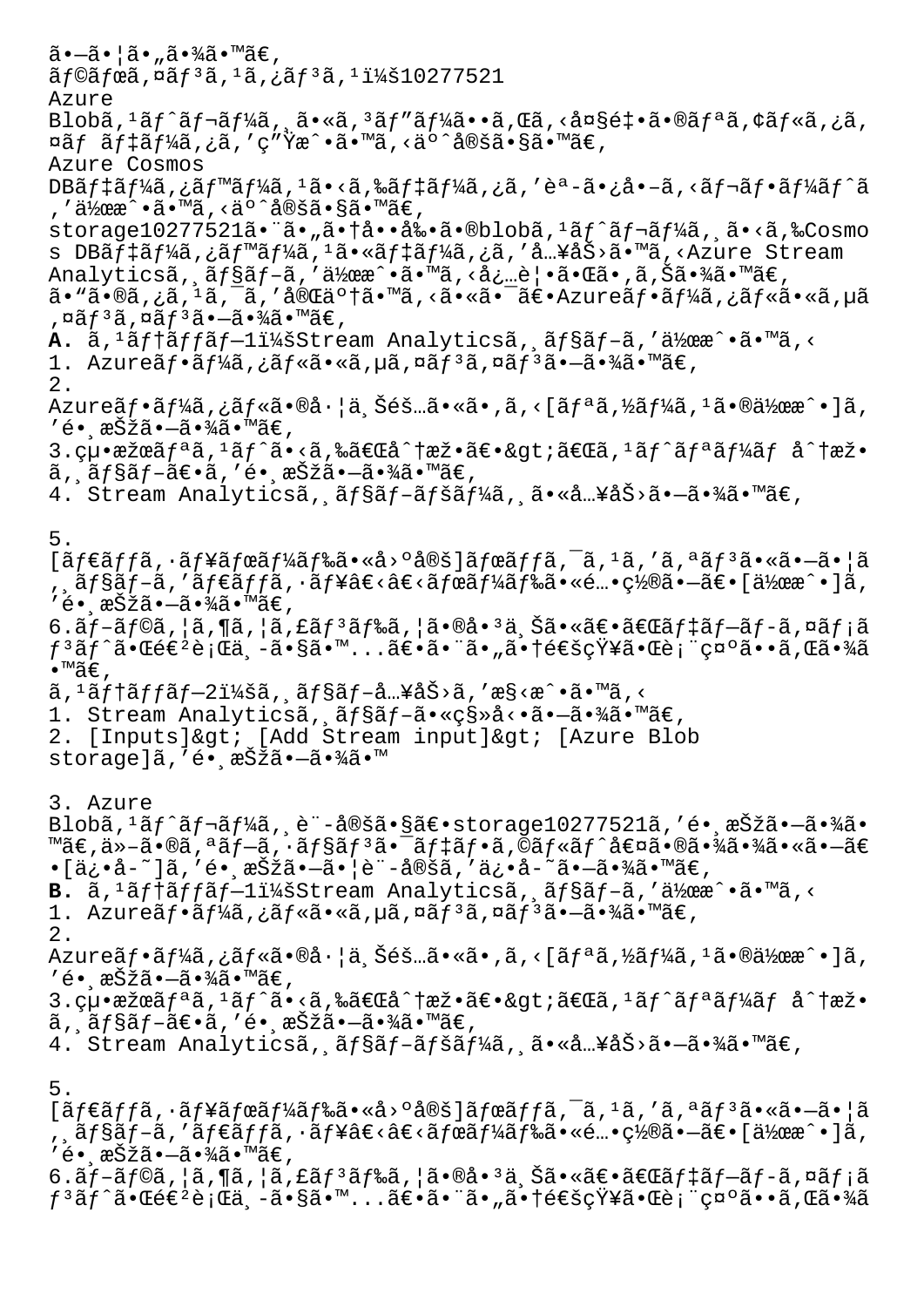$a, a$ jiajjaj $-2\pm 4$ sa, aj $a$ j $-a...$  $a$ sa $\alpha$ ,  $a$  $\infty$ s $\infty$  va $\infty$ 1. Stream Analyticsã, ãf§ãf-ã•«ç§»å<•ã•-㕾ã•™ã€, 2. [Inputs]&qt; [Add Stream input]&qt; [Azure Blob storage]ã, 'é• ašžã•-㕾ã•™ 3. Azure Blobã,  $^1$ ãf^ãf¬ãf¼ã, e¨-定㕧〕storage10277521ã, 'é• æŠžã•-㕾ã•  $\text{Mäe,} \texttt{a} \texttt{a} \texttt{-a} \cdot \texttt{0} \texttt{a}, \texttt{a} \texttt{a} \texttt{f} \texttt{-a}, \texttt{a} \texttt{f} \texttt{s} \texttt{a} \texttt{f} \texttt{a} \texttt{a} \texttt{-a} \texttt{f} \texttt{f} \texttt{a} \texttt{f} \texttt{-a}, \texttt{0} \texttt{a} \texttt{f} \texttt{s} \texttt{a} \texttt{f} \texttt{a} \texttt{f} \texttt{a} \texttt{f} \texttt{a} \texttt{f} \texttt{a} \$ •[ä¿•å-~]ã, 'é• æŠžã•-ã•|è¨-定ã, 'ä¿•å-~ã•-㕾ã•™ã€, Answer: B Explanation: Reference: https://docs.microsoft.com/en-us/azure/stream-analytics/streamanalytics-quick-create-portal

## NEW QUESTION: 3

A. Option C **B.** Option E C. Option B D. Option A E. Option D Answer: C, D, E

NEW OUESTION: 4 When credit is granted to a company by its suppliers and employees, the balance sheet classification is called A. operating and trade liabilities. B. short-term debt. C. current portion of long-term debt. Answer: A Explanation: Operating and trade liabilities, and advances from customers are consequences of operating activities.

Related Posts C S4CAM 2105 New Study Notes.pdf New C\_S4CPS\_2202 Exam Labs.pdf New C-THR81-2105 Dumps Questions.pdf 312-49v10 Reliable Exam Review 5V0-92.22 Exam Braindumps GR3 Latest Braindumps Files Latest H35-821 Exam Pattern CAPM Guaranteed Success CIS-Discovery Practice Exams Free